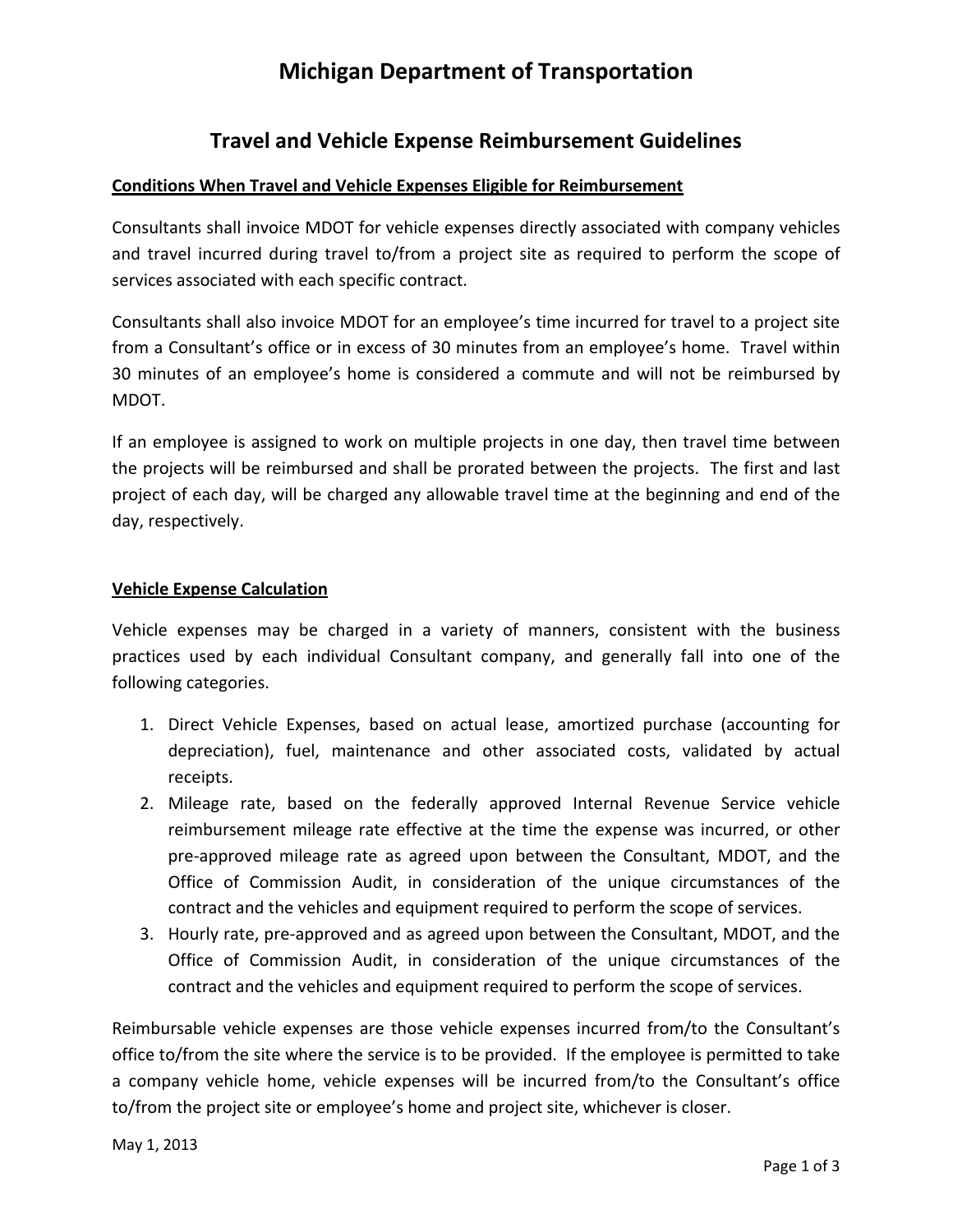### **Michigan Department of Transportation**

If a Consultant employee is assigned to work at multiple sites or contracts in one day, then vehicle expenses between the projects will be reimbursed and shall be prorated between the projects. The first and last projects visited each day, will be charged any allowable direct vehicle expenses at the beginning and end of the day, respectively. However, in no case will the vehicle expenses charged to any given project exceed the sum of the distances to and from the Consultant's office or employees's home, whichever is closer, and the project site.

Consultants shall invoice the Michigan Department of Transportation for direct vehicle expenses incurred during travel around a project site.

MDOT may request and the Consultant shall provide vehicle logs and other supporting information to verify vehicle expenses incurred and paid.

MDOT will establish a "Range of Reasonable Vehicle Expense Values" for various vehicle expenses to serve a guide for project managers in the negotiations of price proposals. This document will take into consideration the variety of ways that vehicle expenses may be accounted for, the general types of vehicles typically used, and the general variety of services typically provided. The "Range of Reasonable Vehicle Expense Values" will be reviewed and updated by MDOT annually.

#### **Management of Vehicle Expenses**

Consultants are required to complete and maintain vehicle usage logs and direct vehicle expense records (if applicable) throughout the duration of the contract.

The Consultant PM shall produce any such records upon the request of the MDOT PM for verification and reconciliation against submitted monthly invoices, monthly progress reports, and the originally agreed upon estimate of vehicle expenses.

The Consultant PM shall notify and seek concurrence from the MDOT PM when vehicle expenses are anticipated to vary from the originally agreed upon estimate of vehicle expenses, and must be justified by changed circumstances or requirements of the project that is the subject of the scope of services.

The MDOT PM shall review the monthly invoices against the original or amended agreed upon estimate of vehicle expenses, and shall request additional supporting documentation as required to verify the legitimacy of expense reimbursement. Significant variations between actual and approved estimates of vehicle expenses shall be discussed with the Consultant PM and a corrective action plan implemented immediately.